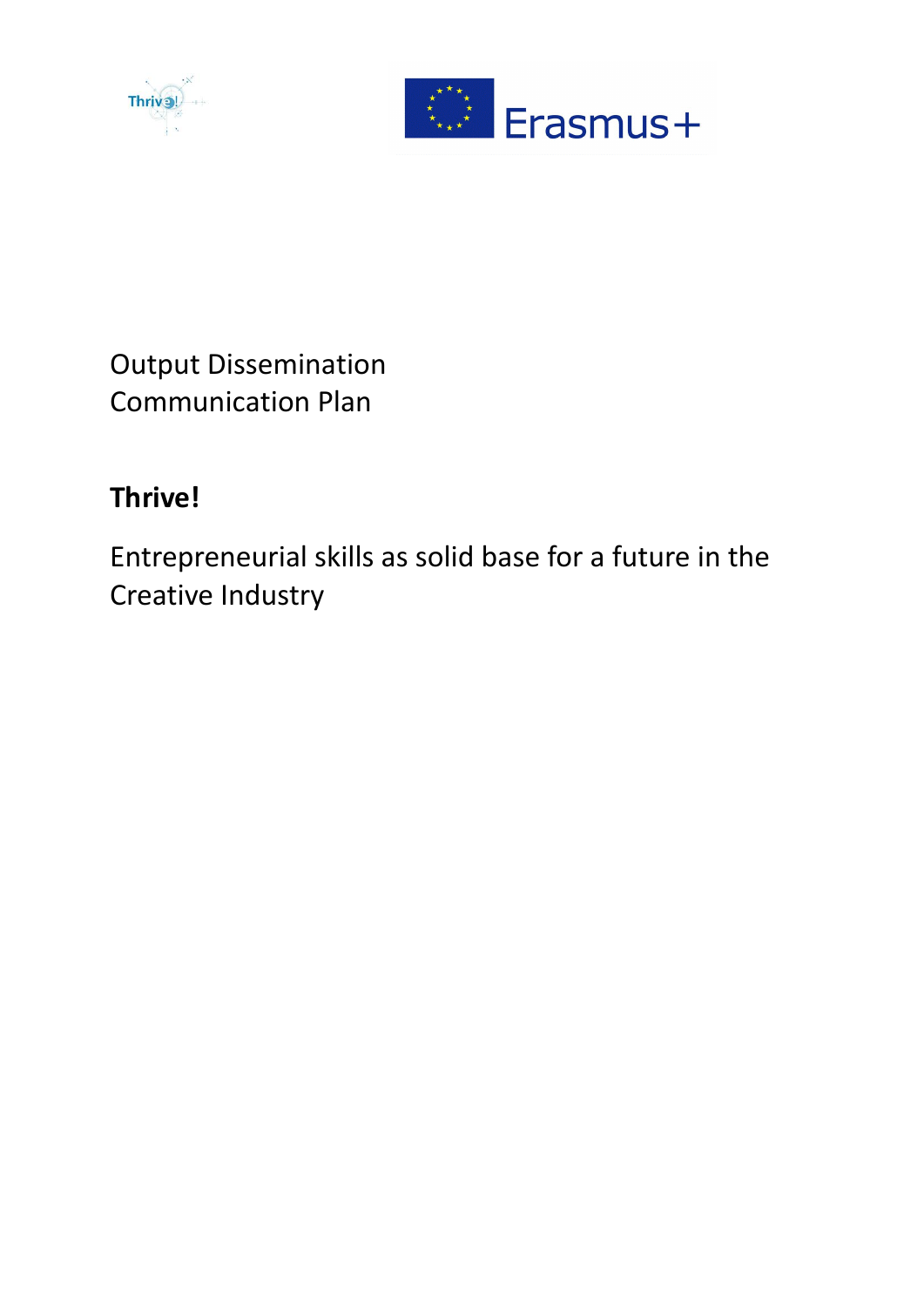



# **A Background**

# MAIN OBJECTIVE OF THE THRIVE PROJECT

Central in this project is the fact that the project tries to transfer the ideas and knowledge on and developments in entrepreneurial skills through information, education and training to students, schools, employers, employees and other stakeholders in the Creative Industry.

# **Context**

The printing industry has always been part of the communication and information industry. Over the last 30 years the industry has gone through a great deal of technological changes and revolutions. From a manual manufacturing industry dominated by production and output based companies, single channel companies, a change-over to full service communication and information companies, multi-channel companies are now needed. Technology has always been the main (sole) driver for initiating change in the companies. In many cases there is no real research based analyses to support the implementation of the production tools financially. Market research is not a strong point of the entrepreneurs.

# **Goals, results and impact.**

The aim of this project is to develop innovative ways of learning about entrepreneurship and company development and to promote and create awareness on these subjects in schools and companies in the industry. This awareness is the start to implement the appropriate tools and strategies to drive that road up hill to a sustainable future in this extremely interesting Creative Industry of the future.

The company profiles connected to the three direct target groups will be the foundation of the three learning modules that we will focus on. Modern, entrepreneurial skills that will support the individual and company development into a full service provider in the Creative Industry. The modules will have various work formats, from workshops to blended learning assignments with shared responsibilities of the students.

An E-tool will be developed for benchmarking and self-assessment. Individuals and companies can apply the e-tool to benchmark their present position on the development scale that has been implemented in the tool, based on the company profiles. By doing this self-assessment, the individuals or companies will get a clear analysis of the gaps they have in entrepreneurial sense to have a successful transformation to the desired situation.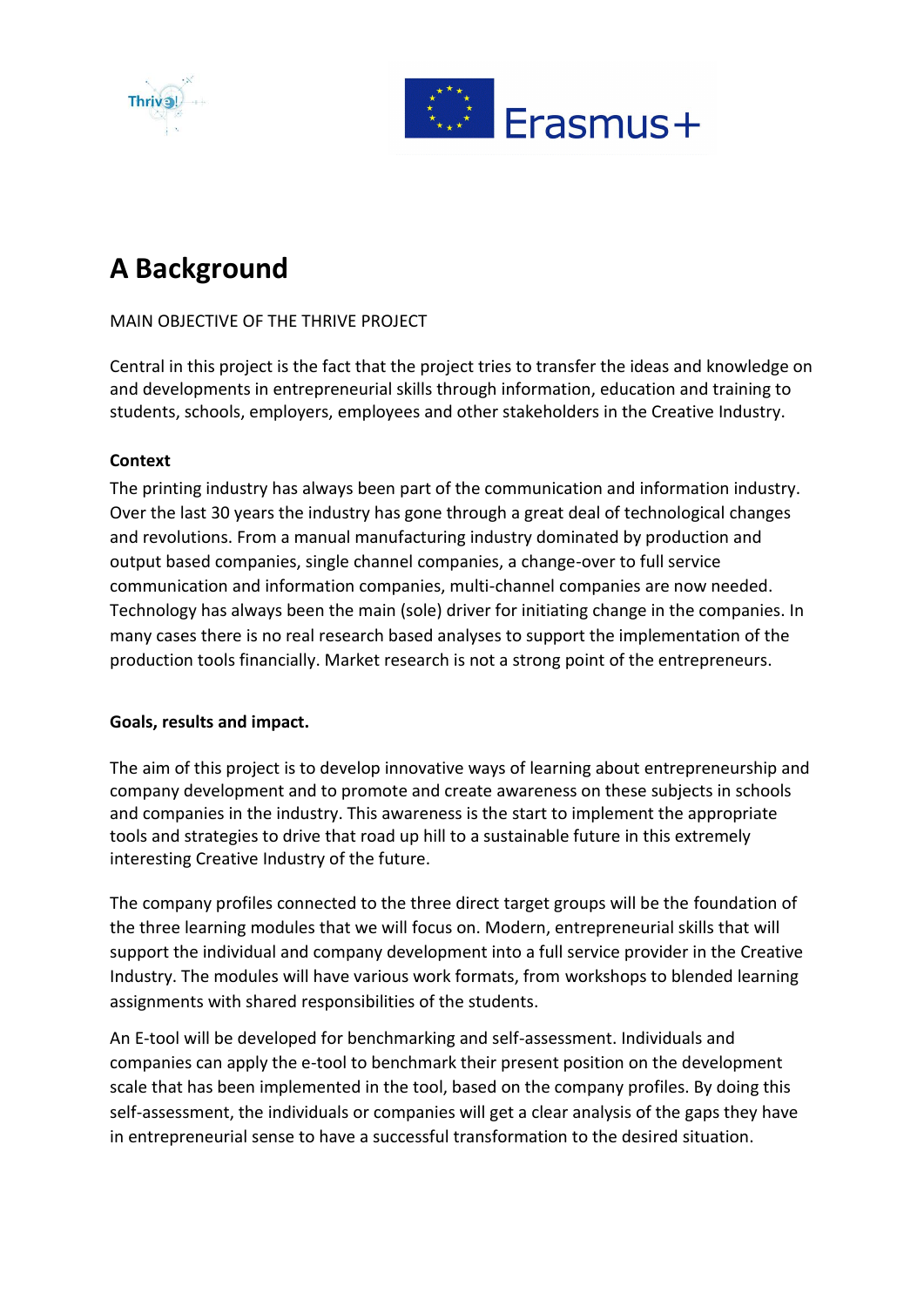



# **Dissemination actions**

The project will carry out several different dissemination actions and communication materials:

 a specific web page (www.thriveproject.eu) used by participating partners organizations, experts, SMEs, sector stakeholders,

- the corporate identity will be developed incl. logo, PowerPoint, etc.,
- a project leaflet will be published in English,

 dissemination activities through conferences: The final event/conference in Amsterdam 2018, EGIN conference 2016, 2017, 2018, fairs etc.

# Communication Plan Thrive!

- dissemination of the project, goals, content, results through publications in:
	- specialized journals,
	- press releases,
	- partner websites,

dissemination to other schools in the participating countries through:

- direct mail,
- direct contact.
- fairs,

 involvement of relevant organizations in the project, KVGO being employers' organisation Printmedia sector in The Netherlands; involvement of the experts participating in the project,

 a dissemination/communication plan with the activities and the tasks divided over the different partners.

# **B. Communication Strategy**

MAIN OBJECTIVE OF THE COMMUNICATION STRATEGY

The main goal of the communication strategy is to disseminate the outputs and impact of the Thrive! project on a National and European scale.

# **KEY MESSAGES**

The different actions and activities of dissemination will be focused on spreading the following key messages:

 Show that The Thrive research results, internet tools and learning material contribute to increasing awareness on changing entrepreneurial skills in and giving support to education in educational institutes and SMEs in the creative sector mainly focussed on communication and information activities.

 Explain how the achievements of the project are the result of a strong cooperation among the project's partners and stakeholders.

Explain how project outcomes can boost innovation among Educational institutes and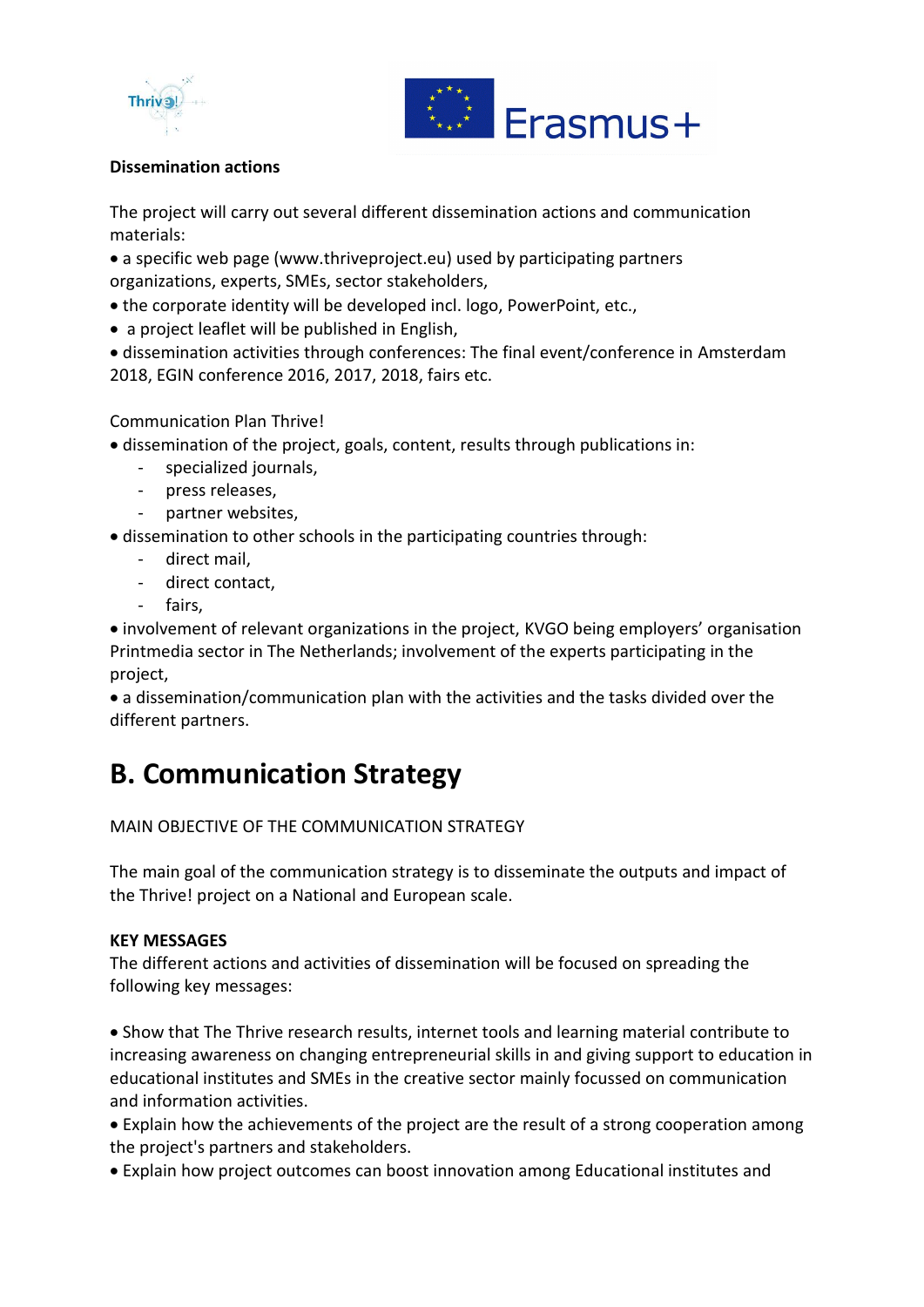



SMEs particularly within the creative industry.

## TARGET AUDIENCES

The different actions and activities of dissemination will focus on the following key target groups:

- educational institutes particularly VET and HE schools,
- students and teachers in mentioned schools,
- entrepreneurs and staff of SMEs,
- European, national and regional Associations in the Creative Industry,

In this project we will investigate, 3 groups:

- young entrepreneurs;
- (employees in the) companies with growth potential or growth ambition and
- female entrepreneurs.

The dissemination campaign will also be targeted to promote and raise interest in the project among national and European audiences and through its contacts with European bodies and networks.

#### PARTNER'S COMMUNICATION TASKS

Stivako, as dissemination partner, will be in charge of the general implementation of the communication strategy as well as the organisation of the dissemination activities. Stivako will also coordinate and evaluate the actions of each of the project partners, in the interest of achieving the objectives defined in the communication strategy and meeting all project deadlines. Additionally, Stivako will draft the final evaluation and impact of the dissemination. In order to do so, throughout the duration of the project Stivako will store and classify all sorts of material, press articles, photographs, videos, etc. that refer to the Thrive project and to the activities or actions carried out by its partners. All partners will contribute to the development and distribution of the dissemination materials. Stivako will produce when mentioned basic material.

They will contribute by providing contents to:

- Produce (Stivako) and disseminate the web platform (and YouTube channel)
- Support the media campaigns,
- Produce (Stivako) and disseminate the project leaflet, press releases, roll up banner and presentations
- Produce and disseminate information by articles, face to face communication, meetings, workshops, fairs, etc. to the target groups project information, content information, learning material, tools, presentations etc.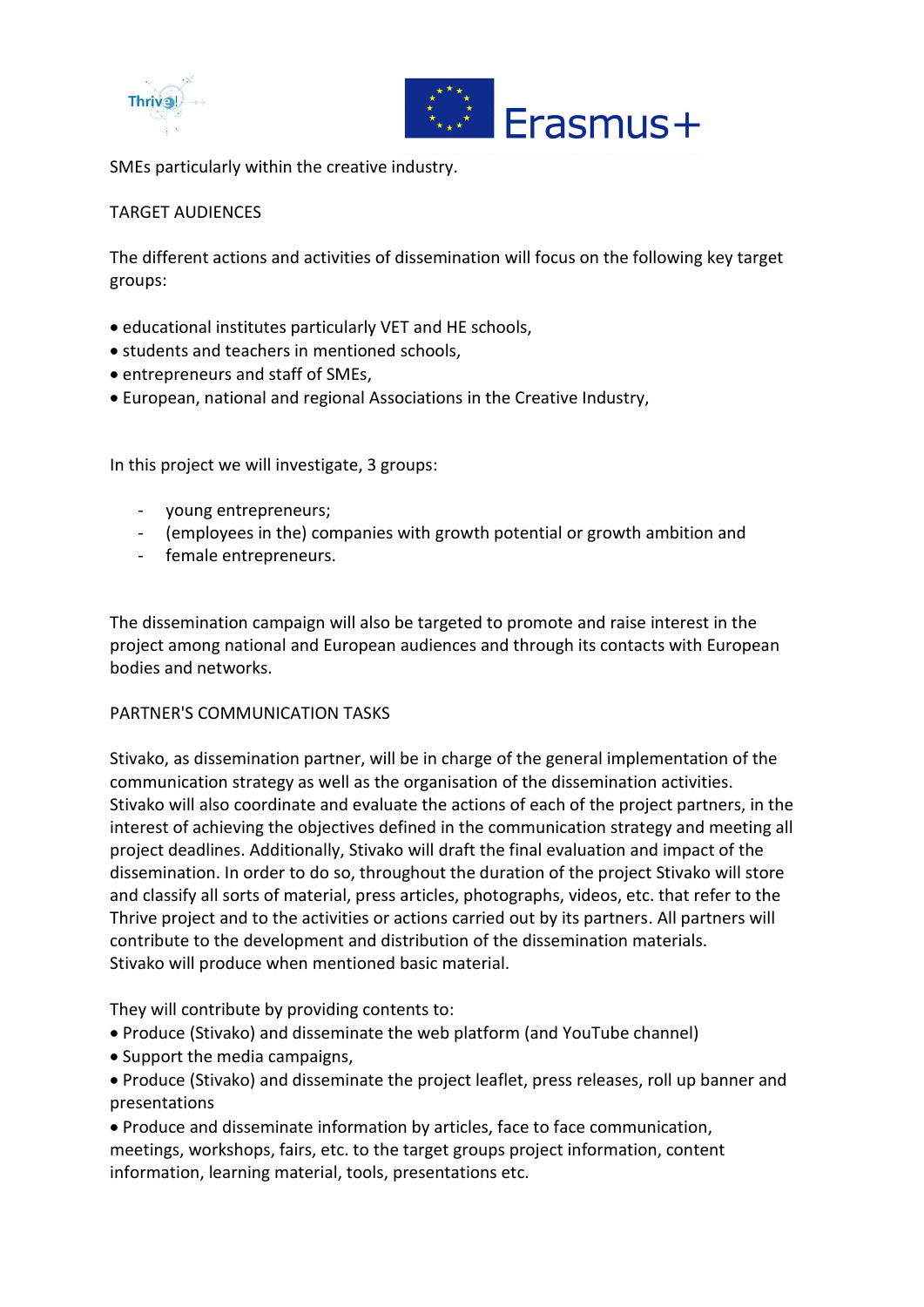



 Produce the final report to the EU and disseminate results on the website. Each partner will also be responsible for the organisation of the different dissemination activities that will be held in their region.

Apart from the production of dissemination material and the organisation of the different workshops, all partners will carry out dissemination activities on a regional and national level, using their own communication channels (own website, newsletters, press releases, leaflets, social media, etc.).

# **DISSEMINATION TOOLS**

## Tool. 1 **Web platform**

The project website (www.thriveproject.eu) — a key point in communication planning will be the main transnational discussion and information tool of the participants and the main means of dissemination among authorities and beneficiaries. An online platform will be activated where the beneficiaries and participants will be able to share experiences, documents, and suggestions, and to create opportunities for transnational contact.

Social network: youtube channel: https://www.youtube.com/channel/

## Tool. 2 **The Project's visual identity**

Visual identity plays a fundamental role in the communication planning. This is the overall image of the project in the minds of diverse stakeholders, target groups/ audiences. The main goal of this task is to create the corporate branding of the project to build its identity according to its objectives and main values.

The implementation of this task includes:

- The creation of the Thrive! project's logo and selection of the colour palette.
- The creation of the visual identity guidelines. These guidelines will be a useful tool that will help partners to apply the project's graphic identity in a uniform way.

#### Tool. 3 **Dissemination material**

Direct communication is complemented by other means, such as a corporate identity; online, print and audio-visual material (project factsheets, newsletters, roll ups, etc.); and media relations.

The dissemination activities will be supported by the following dissemination deliverables:

#### **Project Leaflet EN 1**

The dissemination partner will lay-out and print a two - page leaflet (A3, colour, folded and printed both sides), providing information about Thrive! project, its goals and the members of the Consortium.

To be distributed along the entire life cycle of the project in the different actions and activities which are part of the work plan, and the seminars and activities organized by third organizations in which the members of the partner-ship will participate.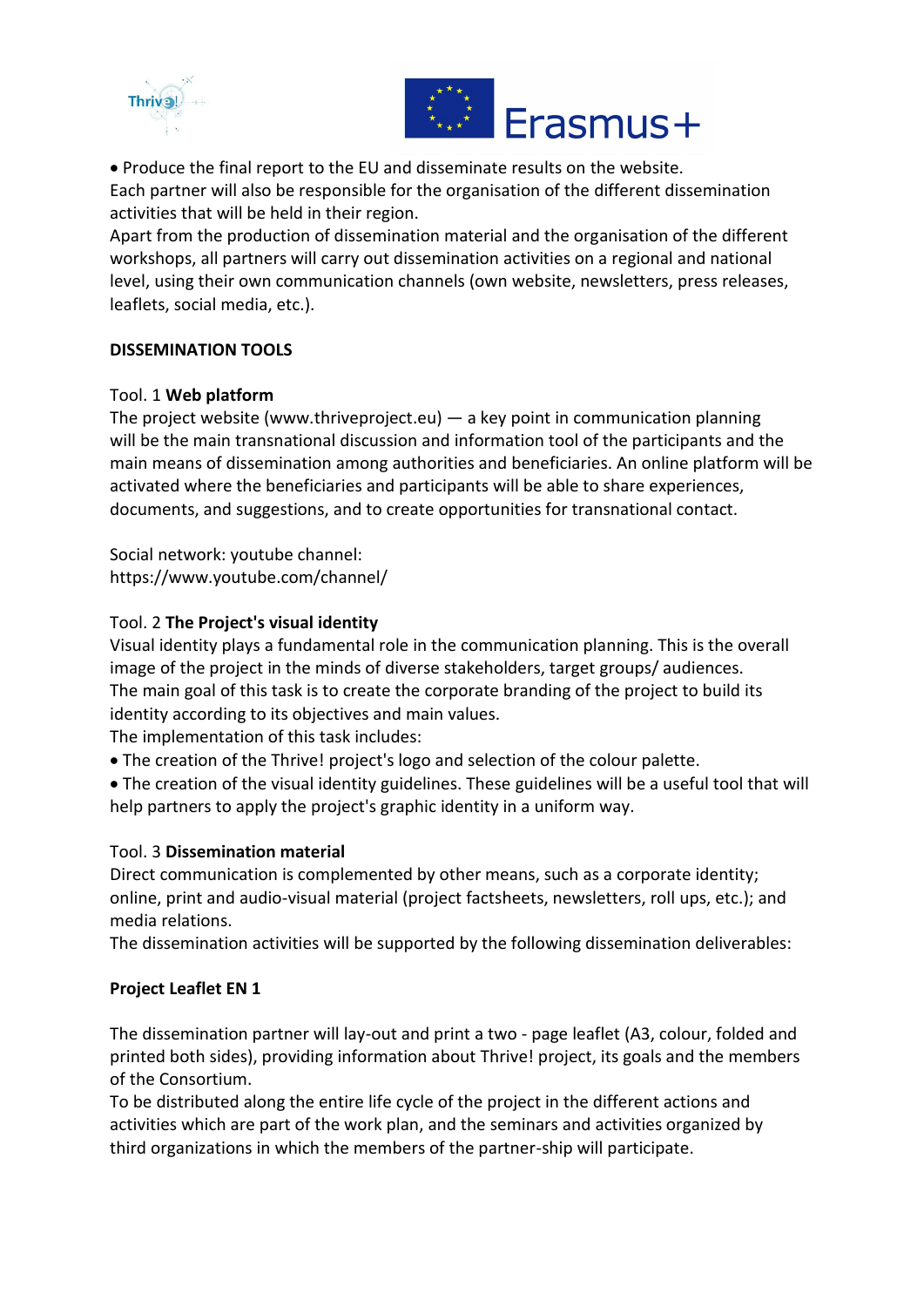



This document will made available online (on the project's website) to be disseminated among other stakeholders. This document will be available in the English language.

## **Press releases EN 6**

A total of two articles per year (during the life cycle of the project) related to the issues of the Thrive! project, will be distributed among the database of the project's partners. Each partner will be in charge of its own regional and local media.

Only one and common English version of this document will be available. This document will made available online (on the project's website) to be disseminated among other stakeholders. The translation into local languages of this document will be the responsibility of the project's partners.

## **Roll up banner EN 1**

In order to complement the dissemination activities during public events, such as conferences and exhibitions, one banner per associated partner (roll-ups -200x80 cm), in English, will be designed and produced. This deliverable will be produced and delivered After the beginning on the life cycle of the project.

Only one and common English version of this document will be available. This document will be made available online (on the project's website) to be disseminated among other stakeholders.

#### **Presentations EN more**

The dissemination partner will create a PPT presentation (PowerPoint-template). This tool will be distributed among the partners at the beginning of the life cycle of the project, and depending on its progress and the obtained results, the template will be modified. Only one and common English version of this document will be available. This document will be disseminated among the partners and if necessary among stakeholders. The translation into local languages of this document is optional and would be the responsibility of the project's partners.

#### **Dissemination actions own language**

After each conference meeting:

Produce and disseminate information by articles, face to face communication, meetings, workshops, fairs, etc. to the target groups project information, content information, learning material, tools, presentations etc.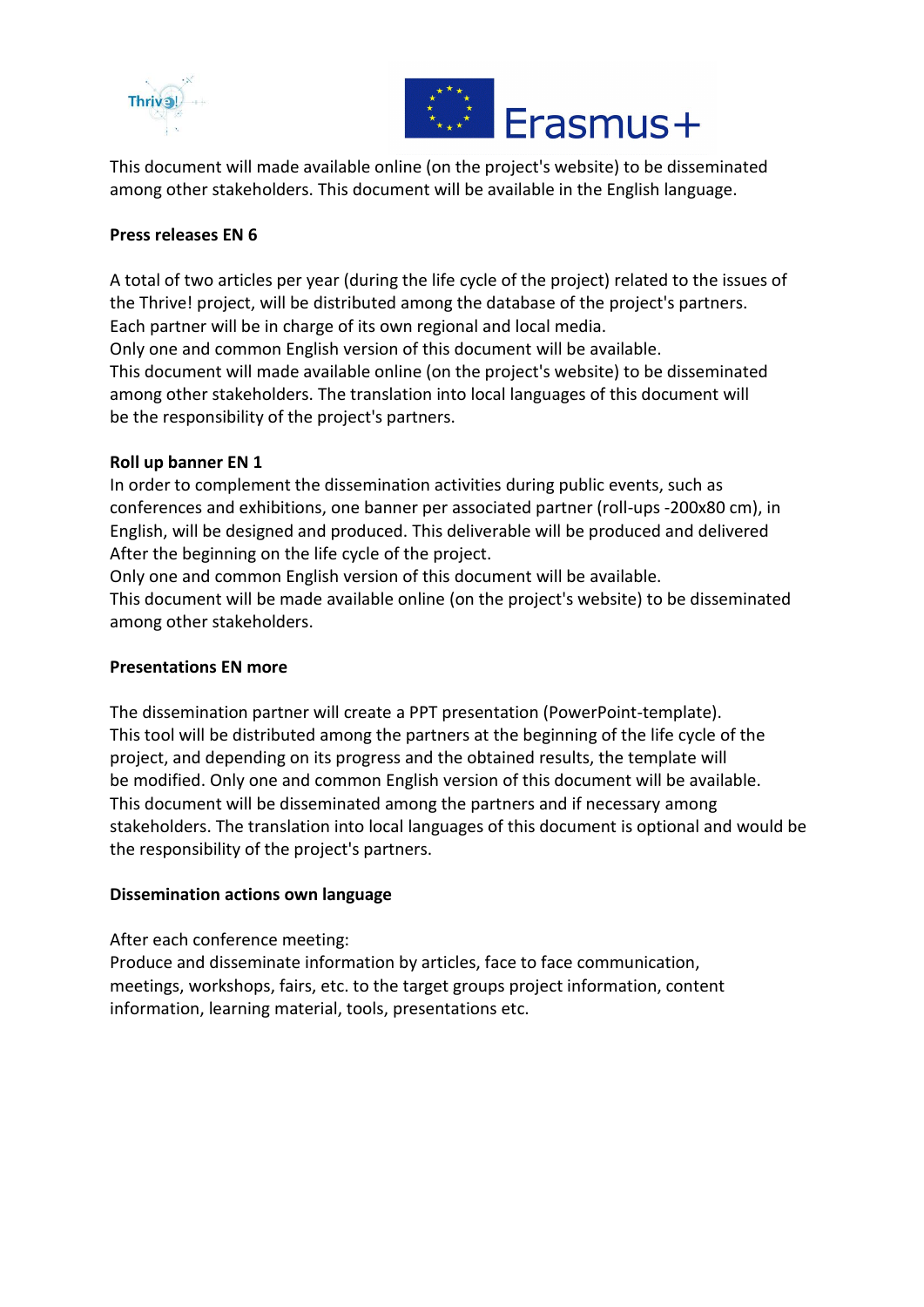



# **Final report EN 1**

The dissemination partner will produce a final report highlighting the approach and methodology of the Thrive! project according to the format the EG will send. Parts of the final evaluation report will be made available online to be disseminated among Relevant stakeholders. Only one and common English version of this information will be available.

# **Appendix: VISUAL IDENTITY GUIDELINES**

## *I Terms and conditions of uses*

The Trive! project logo may be used by all partners of the project.

The Trive! project logo may be by others used only if:

- Permission is requested and granted before the logo is used.
- It is not used in connection with objectives or activities which are incompatible with the aims and principles of the Trive! project.
- The logo shall be used in its entirety without distorting, modifying or separating its component elements.

• Permission to use the Trive!logo does not confer on those to whom it is granted any right of exclusive use, nor does it allow them to appropriate the logo, either by registration or any other means.

• Each case will be evaluated individually to ascertain whether it satisfies the criteria set out above.

# *II. Requests for permission to use theThrive! project logo*

Requests for permission should be submitted to the following e-mail address: [info@stivako.nl](mailto:info@stivako.nl) (project coordinator)

*III. Placement of the logo*